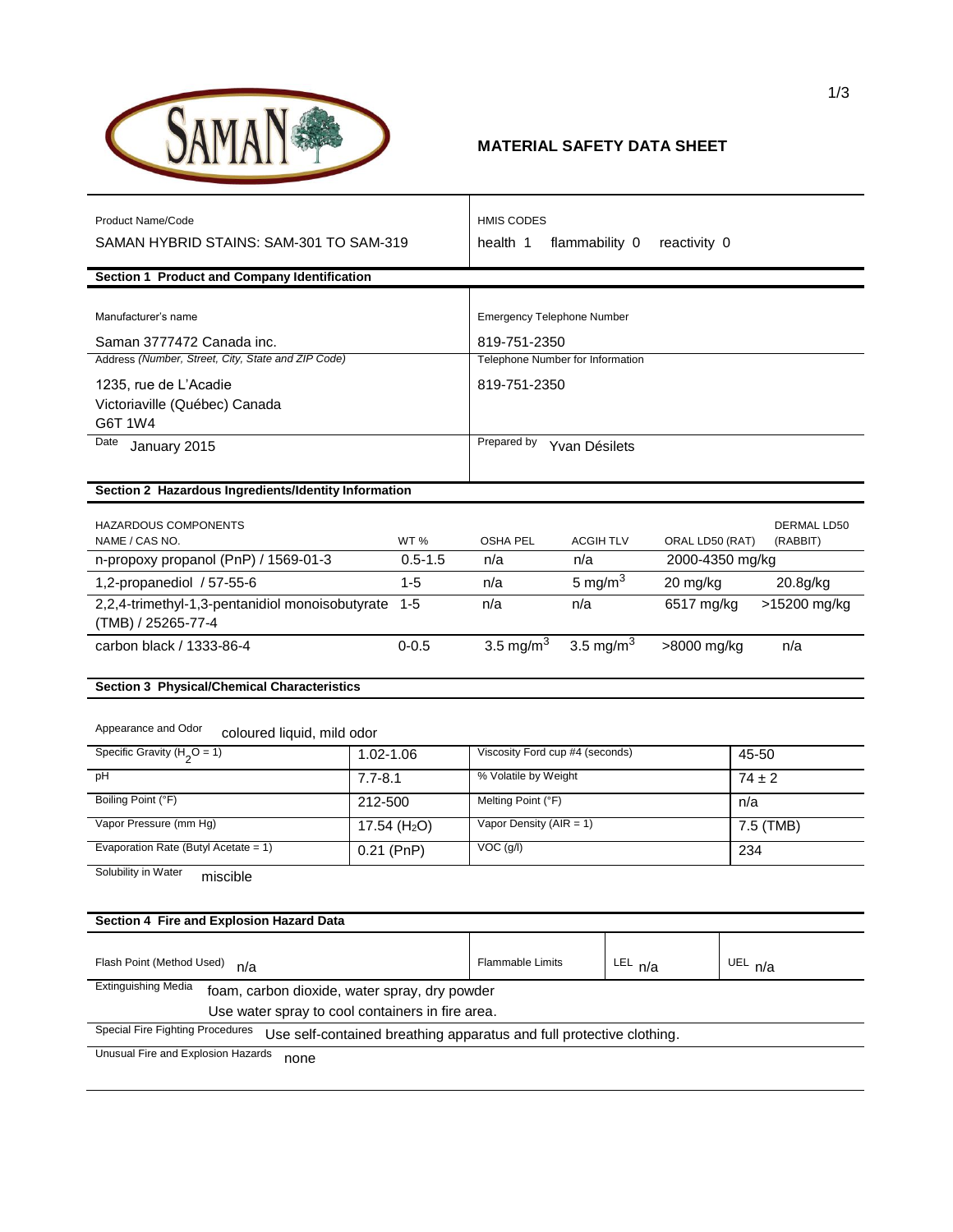| <b>Section 5 Reactivity Data</b>                                                                                               |                                                                                                                                                           | 2/3                                                                                                          |  |  |  |
|--------------------------------------------------------------------------------------------------------------------------------|-----------------------------------------------------------------------------------------------------------------------------------------------------------|--------------------------------------------------------------------------------------------------------------|--|--|--|
|                                                                                                                                |                                                                                                                                                           |                                                                                                              |  |  |  |
| Stability<br>stable under normal storage and use                                                                               |                                                                                                                                                           | Conditions to Avoid<br>none known                                                                            |  |  |  |
| Incompatibility (Materials to Avoid)                                                                                           |                                                                                                                                                           | oxidizing agents, strongly alkaline and strongly acid materials                                              |  |  |  |
| Hazardous Decomposition or Byproducts                                                                                          |                                                                                                                                                           | Thermal decomposition will produce carbon dioxide and may yield carbon monoxide,                             |  |  |  |
|                                                                                                                                | oxides of nitrogen, etc.                                                                                                                                  |                                                                                                              |  |  |  |
| Hazardous Polymerization<br>will not occur                                                                                     |                                                                                                                                                           | Conditions to Avoid<br>n/a                                                                                   |  |  |  |
|                                                                                                                                |                                                                                                                                                           |                                                                                                              |  |  |  |
| Section 6 Health Hazard Data                                                                                                   |                                                                                                                                                           |                                                                                                              |  |  |  |
| Route(s) of Entry                                                                                                              |                                                                                                                                                           |                                                                                                              |  |  |  |
| eye and skin contact, inhalation, ingestion<br><b>Health Hazards</b>                                                           |                                                                                                                                                           |                                                                                                              |  |  |  |
|                                                                                                                                |                                                                                                                                                           | This product may be an eye irritant. Prolonged or repeated contact may cause skin irritation. Prolonged      |  |  |  |
|                                                                                                                                |                                                                                                                                                           | exposure in poorly ventilated area may cause headache, dizziness and respiratory tract irritation. Ingestion |  |  |  |
| may cause gastrointestinal irritation, nausea and diarrhea.<br>Carcinogenicity                                                 |                                                                                                                                                           |                                                                                                              |  |  |  |
| no                                                                                                                             |                                                                                                                                                           |                                                                                                              |  |  |  |
| <b>Medical Conditions</b><br>none generally recognized<br>Generally Aggravated by Exposure                                     |                                                                                                                                                           |                                                                                                              |  |  |  |
| <b>Emergency and First Aid Procedures</b><br>Eye:                                                                              |                                                                                                                                                           | Check for and remove any contact lenses. Immediately flush with plenty of                                    |  |  |  |
|                                                                                                                                | water. Get medical aid.                                                                                                                                   |                                                                                                              |  |  |  |
| Skin:                                                                                                                          | Remove contaminated clothing. Wash skin thoroughly with soap and water.                                                                                   |                                                                                                              |  |  |  |
|                                                                                                                                | Inhalation: Remove to fresh air. Administer artificial respiration if necessary. Get medical                                                              |                                                                                                              |  |  |  |
|                                                                                                                                | aid.                                                                                                                                                      |                                                                                                              |  |  |  |
| Ingestion:                                                                                                                     |                                                                                                                                                           | Do not induce vomiting. Give 1-2 glasses of water to dilute stomach contents.                                |  |  |  |
|                                                                                                                                | Get medical aid. If vomiting occurs spontaneously, keep head below hips to<br>prevent aspiration of liquid into lungs. Never give anything by mouth to an |                                                                                                              |  |  |  |
|                                                                                                                                |                                                                                                                                                           |                                                                                                              |  |  |  |
|                                                                                                                                | unconscious person.                                                                                                                                       |                                                                                                              |  |  |  |
| Section 7 Precautions for Safe Handling and Use                                                                                |                                                                                                                                                           |                                                                                                              |  |  |  |
|                                                                                                                                |                                                                                                                                                           |                                                                                                              |  |  |  |
| Steps to Be Taken in Case Material Is Released or Spilled                                                                      |                                                                                                                                                           | Stop leak if without risk. Prevent entry into drains or watercourses. Absorb                                 |  |  |  |
|                                                                                                                                |                                                                                                                                                           | with an inert material and put in an appropriate waste disposal.                                             |  |  |  |
| Waste Disposal Method                                                                                                          |                                                                                                                                                           | Dispose of in accordance with local, state and federal environmental control regulations.                    |  |  |  |
| Precautions to Be Taken in Handling and Storing                                                                                |                                                                                                                                                           | Keep container closed when not in use. Transfer only to approved containers with                             |  |  |  |
|                                                                                                                                |                                                                                                                                                           |                                                                                                              |  |  |  |
| complete and appropriate labeling. Store in a cool well-ventilated area. Keep from<br>freezing. Keep out of reach of children. |                                                                                                                                                           |                                                                                                              |  |  |  |
|                                                                                                                                |                                                                                                                                                           |                                                                                                              |  |  |  |
| Section 8 Exposure Controls and Personal Protection                                                                            |                                                                                                                                                           |                                                                                                              |  |  |  |
|                                                                                                                                |                                                                                                                                                           |                                                                                                              |  |  |  |
| <b>Engineering controls</b>                                                                                                    |                                                                                                                                                           | Provide adequate ventilation. Local exhaust in addition to general room ventilation may be required to       |  |  |  |
| meet exposure limit(s).                                                                                                        |                                                                                                                                                           |                                                                                                              |  |  |  |
| <b>Personal Protection</b><br>Respiratory: none required with normal use in well-ventilated area                               |                                                                                                                                                           |                                                                                                              |  |  |  |
|                                                                                                                                |                                                                                                                                                           | NIOSH approved respirator is advised for poorly ventilated areas.                                            |  |  |  |
| Eye/Face:                                                                                                                      | Safety glasses, splash googles.                                                                                                                           |                                                                                                              |  |  |  |
| Skin:<br>Wear chemical resistant gloves. Wear long legged, long sleeve work clothes. Launder                                   |                                                                                                                                                           |                                                                                                              |  |  |  |
|                                                                                                                                | contaminated clothing before reuse.                                                                                                                       |                                                                                                              |  |  |  |
| Work/Hygienic Practices                                                                                                        |                                                                                                                                                           | Do not store, use, and/or consume foods, beverages, tobacco products or cosmetics next to material.          |  |  |  |
| Wash hands and face carefully after work.                                                                                      |                                                                                                                                                           |                                                                                                              |  |  |  |
|                                                                                                                                |                                                                                                                                                           |                                                                                                              |  |  |  |